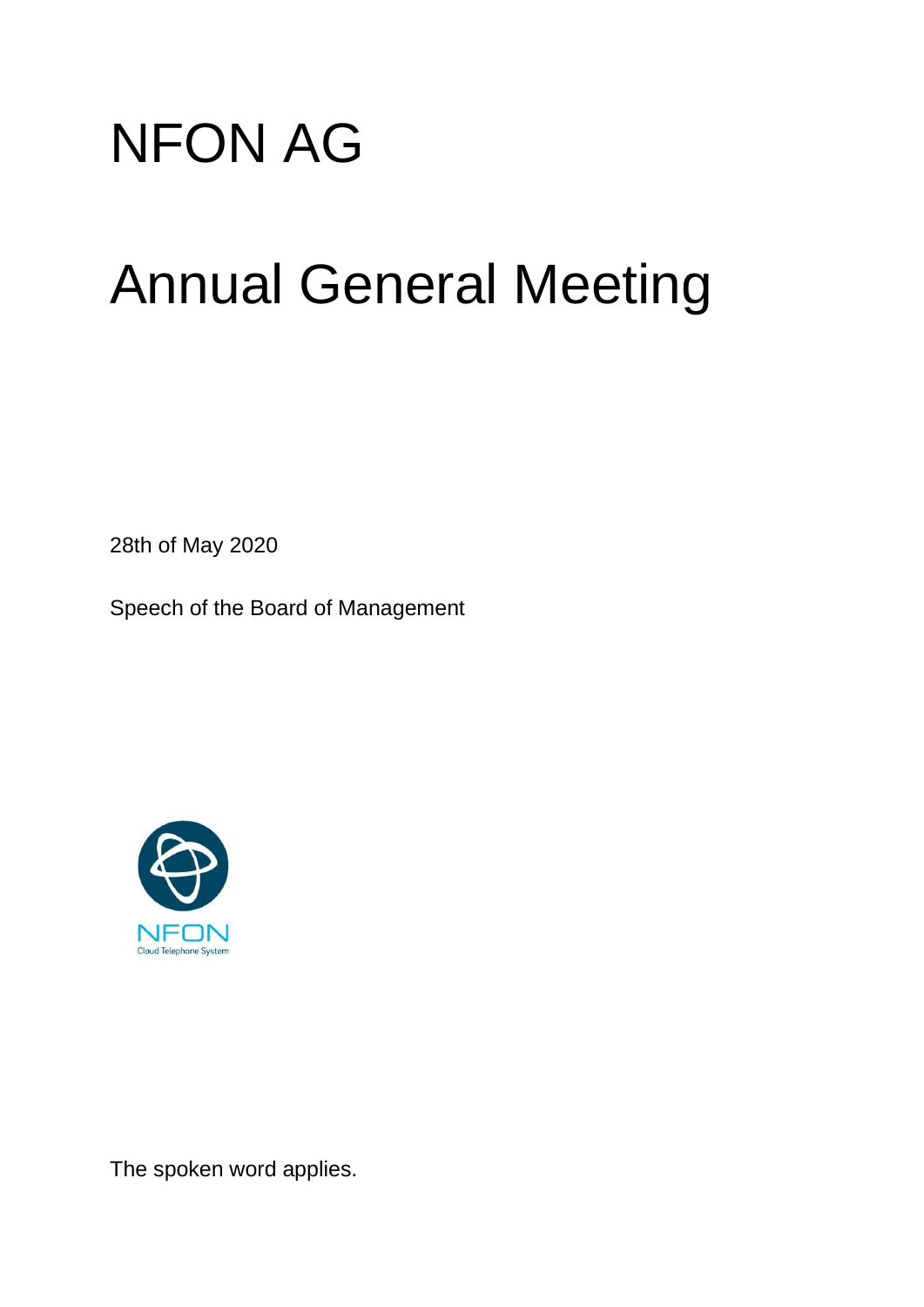Good morning, ladies and gentlemen, dear shareholders, dear guests!

## *Culture, attitude or just technology?!*

Such is the title story of the latest issue of our magazine Clouds. A topic that became more current than it has ever been when in March 2020 the question of digitalisation suddenly changed from "why?" and "what for?" to: "Why only now?"

And with this topic that truly affects us all in this unusual as much as unfamiliar situation, I would like to welcome you viewing on screen, to our first virtual general meeting.

When we have talked about the future of communication in recent years, key terms have always been flexibility, mobility, accessibility and scalability. Suddenly, from one day to the next, these concepts gained essential importance for everyone, without exception. It is very fortunate that in recent years companies around the world have started to put a big emphasis on digitalisation . Without their efforts, the economic landscape would look completely different from what we know today. Of course, we have all come across critical voices, too, that claim that without globalisation and digitalisation the situation we are witnessing now would have never occurred.

But, ladies and gentlemen, would it even possible to bring this development to a halt now - and is that really what we want?

Is it not that we find ourselves in exactly the kind of situation that requires us to analyse it carefully, minimise risks, take advantage of the opportunities that are arising and act accordingly?

Let's focus on Germany for a moment, the market NFON was founded in thirteen years ago.

In terms of digitalisation, compared to the overall global development, Germany is lagging behind. The primary reason for that seems to be a predominant attitude towards digitalisation which, across many companies' executive floors and state agencies, still moves within a range from a certain scepticism to an aversion to the inevitable digitalisation and digital transformation of work environments.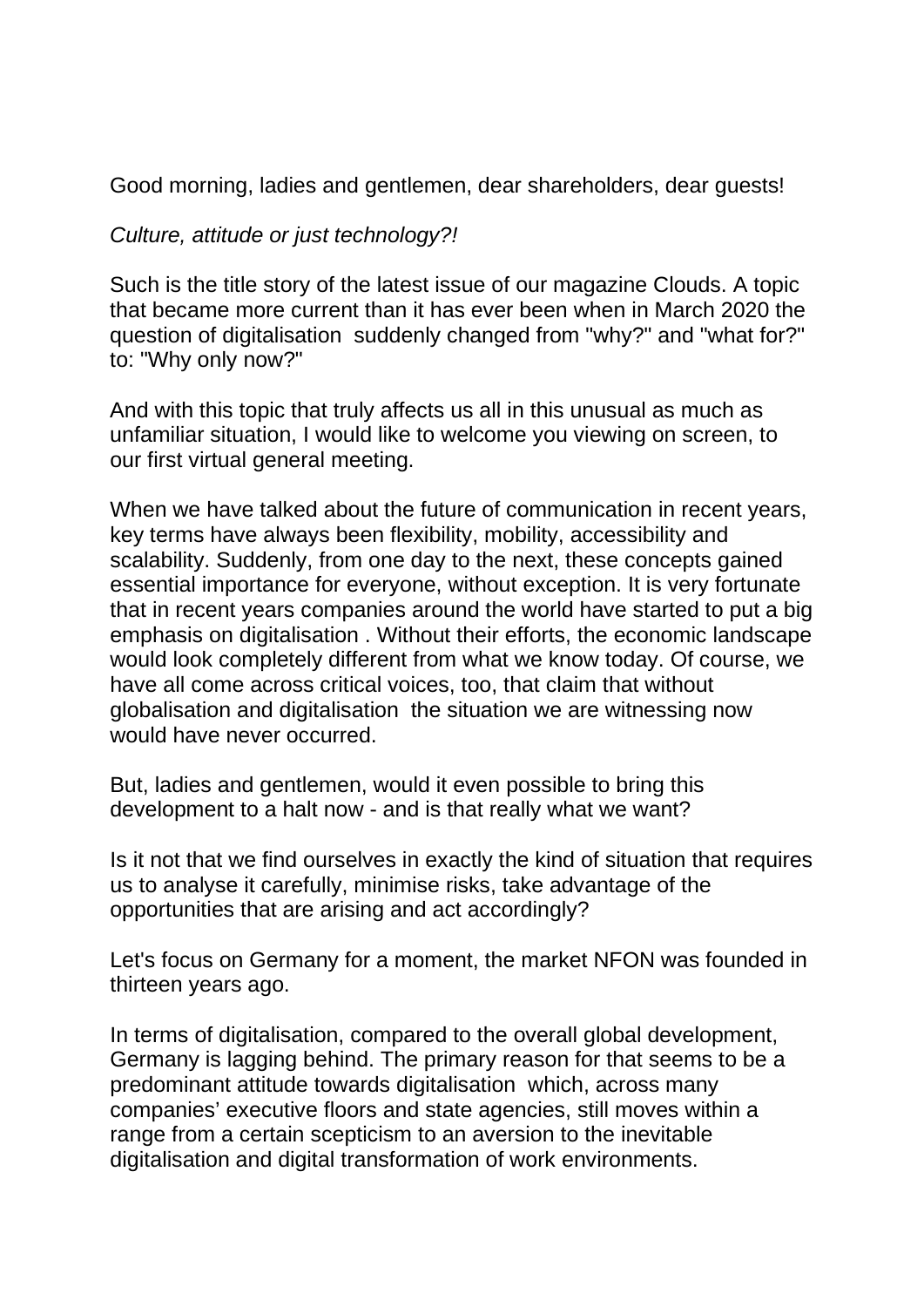Taking in account that, when it comes to cloud-based telephone systems, the penetration rate in Germany is just 4 percent, the big question is how to create a corporate culture that is leaning towards the idea of innovation and digital progress.

Many of us are currently experiencing – maybe even enduring - profound different levels of progress the process of digitalisation that have been achieved in Germany. All starts with an educational system that forces "digital natives" to work with tools from the paper ages and, in most cases, had to start entirely from scratch when home schooling became a necessity.

It continues with the state itself that has consistently failed to create the much needed infrastructure, let alone digitise itself – if you haven't already made up your mind about its "digital agenda" yet, you are probably doing it now.

Finally, there are the German companies that – let's say in order to maintain their conservative values - stick to old habits. However, under current circumstances doubters are being contradicted. Gaps and omissions in digitalisation , that were whitewashed until now, have finally come into everybody's consciousness with full force and relentless clarity.

As is so often the case, it took a crisis to create a general willingness to act. Now at last there is justified hope that the stance on digitalisation will change to be less dismissive and that the cultural change will finally start on a big scale.

At NFON we realised the importance of digitalisation very early on. The advantage this brings for companies: With our products and services, companies can act more cost-effectively and flexibly, regardless of their location. In the current situation, this enables them to uphold their operation, have their staff work from their home offices without any problems, and by that save additional money. Our advantage: companies have come to understand and know what we can offer them. We no longer have to explain the benefits. They are obvious.

Ladies and Gentlemen, usually the subject of the speech by the Management Board at the annual general meeting is the business's development of the past year. However, when we published the preliminary results for the 2019 financial year, we already noticed that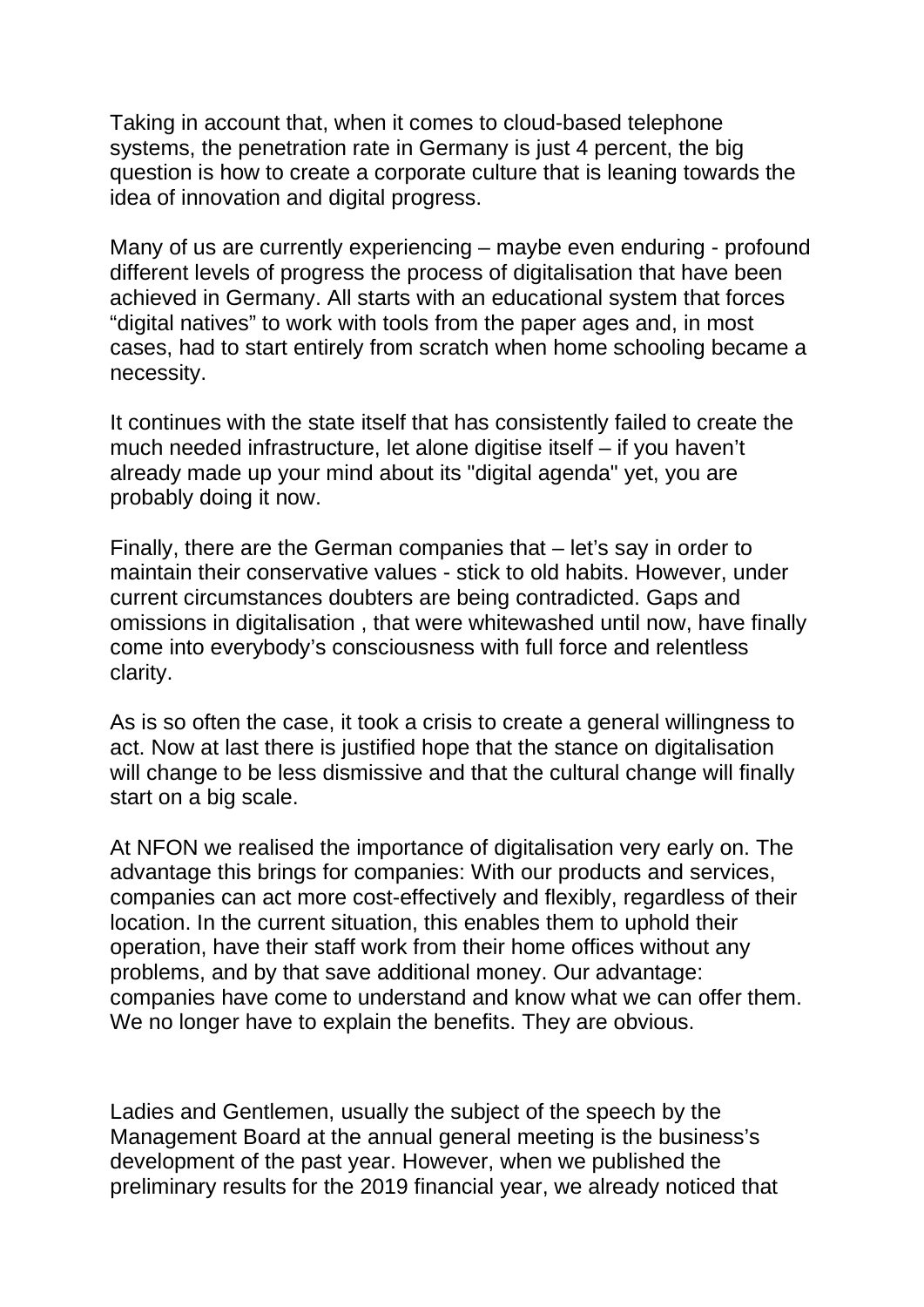our shareholders are less concerned with what has been than with the impact the development in times of COVID-19 has on the current business. They want to know how we can cope with the associated challenges. This impression was confirmed by the questions that were submitted. I therefore assume that I have your approval to take a detailed position, also and in particular, on the current situation and the future development of NFON.

Growth in the first quarter of 2020 once again underlined the strength of our business model and clearly emphasised the momentum just described.

In the first three months of 2020, we generated total revenues of EUR 16.4 million, compared to EUR 12.1 million in the same quarter of 2019. This is equivalent to a growth of around 36 percent. After deducting the inorganic revenue contribution from Deutsche Telefon Standard GmbH (DTS) in January and February 2019, total revenue increased by around 23 percent.

Recurring revenues also increased by around 36 percent to EUR 14.1 million - the purely organic growth rate is 22 percent. Overall, the share of recurring revenues in total revenue is equivalent to 86 percent!

Even when you take in account that there might be some short-term delays in some of our customers' decisions, and that we naturally cannot predict all possible consequences, such as bankruptcies, that the lockdown might hold for them, our opportunities prevail significantly. We are currently registering an increasing demand, as companies, as described, develop an understanding for the advantages of cloud-based communication solutions and a willingness to switch.

At the same time, we were able to increase the average recurring revenue per user, the so-called ARPU, in relation to the previous year. After reaching an ARPU of EUR 9.64 at the end of 2019, the ARPU at the end of the first quarter of 2020 went up to EUR 9.88. In March, the first month under the influence of extensive contact restrictions, that saw many employees being moved to the home office, the ARPU rose significantly to EUR 10.43. This was due to an increased call volume.

The positive development in revenues is also reflected in the EBITDA, earnings before interest, taxes, depreciation and amortisation. In the first quarter of 2020, we achieved an EBITDA of EUR -0.1 million compared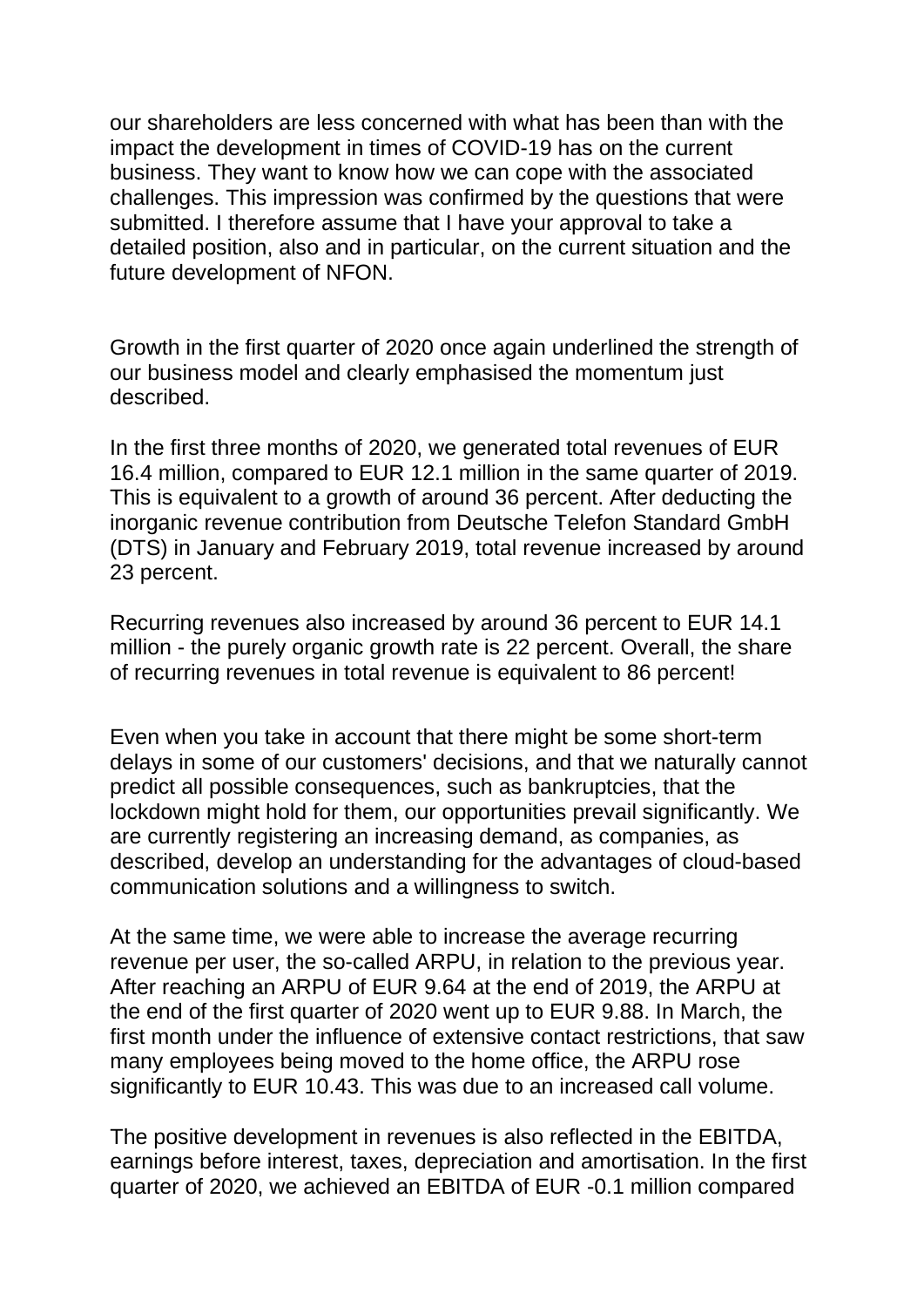to EUR -1.7 million in the comparative period of 2019. Cleared out for expenses for retention bonuses and stock options, we achieved a positive EBITDA of EUR 0.2 million after EUR -0.9 million in the first quarter of 2019.

In the first quarter of 2020 it was possible to continue the already good development of the past business year. Although we did not quite achieve the very ambitious goals we had set for the financial year 2019, we were nevertheless able to increase the number of seats by 40 percent compared to the 2018 financial year. The recurring revenue was also increased by 39 percent and thus achieved a share of the total revenue of the recurring revenue of 84 percent.

Dear shareholders, we are very satisfied with this business development, especially in this exceptional situation and the related climate of uncertainty that is impacting the overall economy. This proofs to us that our growth strategy is on the right track, and we are therefore continuing to implement it consistently.

We gained the financial capability to do so in one part through the IPO, but also by means of the capital increase that was carried out last year.

At this point I would like to refer back to the decision we made past summer, to utilise conditional capital and issue an option bond, excluding shareholders' subscription rights.

By resolution of the Annual General Meeting on the 9<sup>th</sup> of April 2018, the Management Board of NFON AG had been authorised to issue convertible bonds, bonds with warrants, participation rights, profit-sharing certificates or combinations of these instruments, each with the consent of the Supervisory Board, in a total amount of up to EUR 115,681,800, partially with the exclusion of the shareholders' subscription rights.

On the 1<sup>st</sup> of July 2019, based on this authorisation and with the approval of the Supervisory Board, we decided to issue an option bond with a nominal value of EUR 5,000,000 to the Active Ownership Fund, Luxembourg, AOC for short. The subscription right of the shareholders was excluded in accordance with the authorization and section 186 (3) sentence 4 of the German Stock Corporation Act. This bond was subject to an annual interest of 6,00 percent for a term until January the 2<sup>nd</sup> 2020. The bond had an option right. This option entitled the AOC to purchase 964.015 NFON AG bearer shares with a notional share in the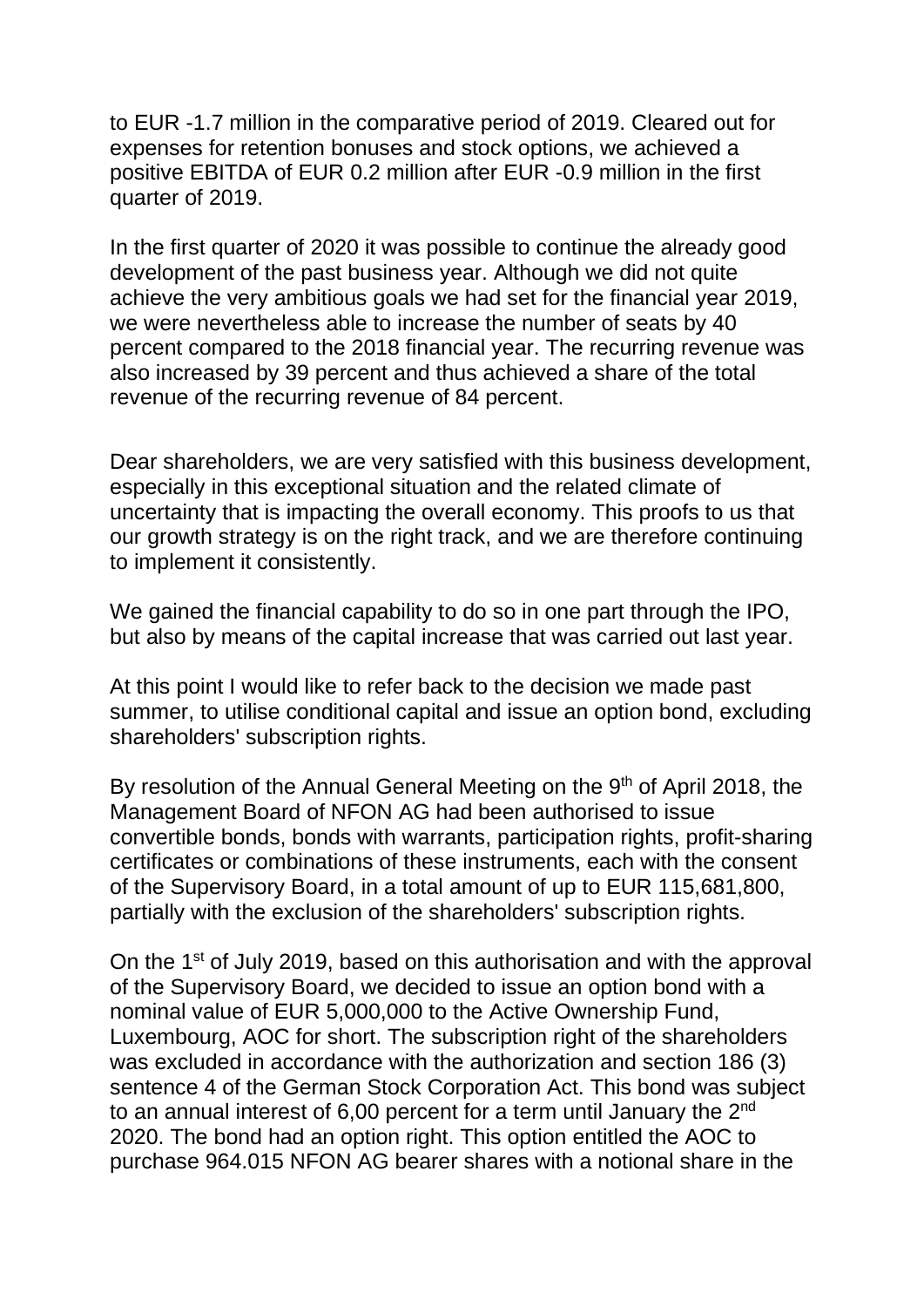share capital of EUR 1.00 per share. The exercise price per share was EUR 1.00.

The exclusion of shareholders' subscription rights was very advantageous for the company for the following reasons:

First - We were able to win another large shareholder as a lender to implement our growth strategy.

And - secondly – with this capital increase we were able to generate additional financing for a possible acquisition without the high costs of issuing subscription rights.

As of the 18<sup>th</sup> of October 2019, the AOC exercised this option from the bond. The corresponding shares were issued from the contingent capital created on the  $9<sup>th</sup>$  of April 2018. With the issue of the shares, the share capital of NFON AG increased to EUR 15,055,569, spread over 15,055,569 shares with no par value.

The capital increase from Conditional Capital I was entered in the commercial register on the 31<sup>st</sup> of October 2019. The entry of the capital increase raised the total share capital from EUR 14,091,554 to EUR 15,055,569.

The bond associated with the option with a nominal amount of EUR 5,000,000 was fully repaid in the first quarter of 2020.

Dear shareholders! NFON has set itself a big goal: We want to become the undisputed number 1 for cloud telephony in Europe. And, as the numbers clearly show, we are on the right track. Each of us would rather not have witnessed the global crisis triggered by COVID-19. Nevertheless, despite all downsides, this crisis provides us with new opportunities. And with that I hand over to my colleague César.

Good morning, ladies and gentlemen, dear shareholders, dear viewers!

Corona divided the world, isolated countries and people, turned familiar processes upside down. We at NFON have subsidiaries not only in Germany and Austria, but also in Spain, France, Italy and Great Britain, the countries most affected by the Corona crisis in Europe. Because of this, in addition to the direct impact the situation had on us, we also experienced that there were companies and people out there, who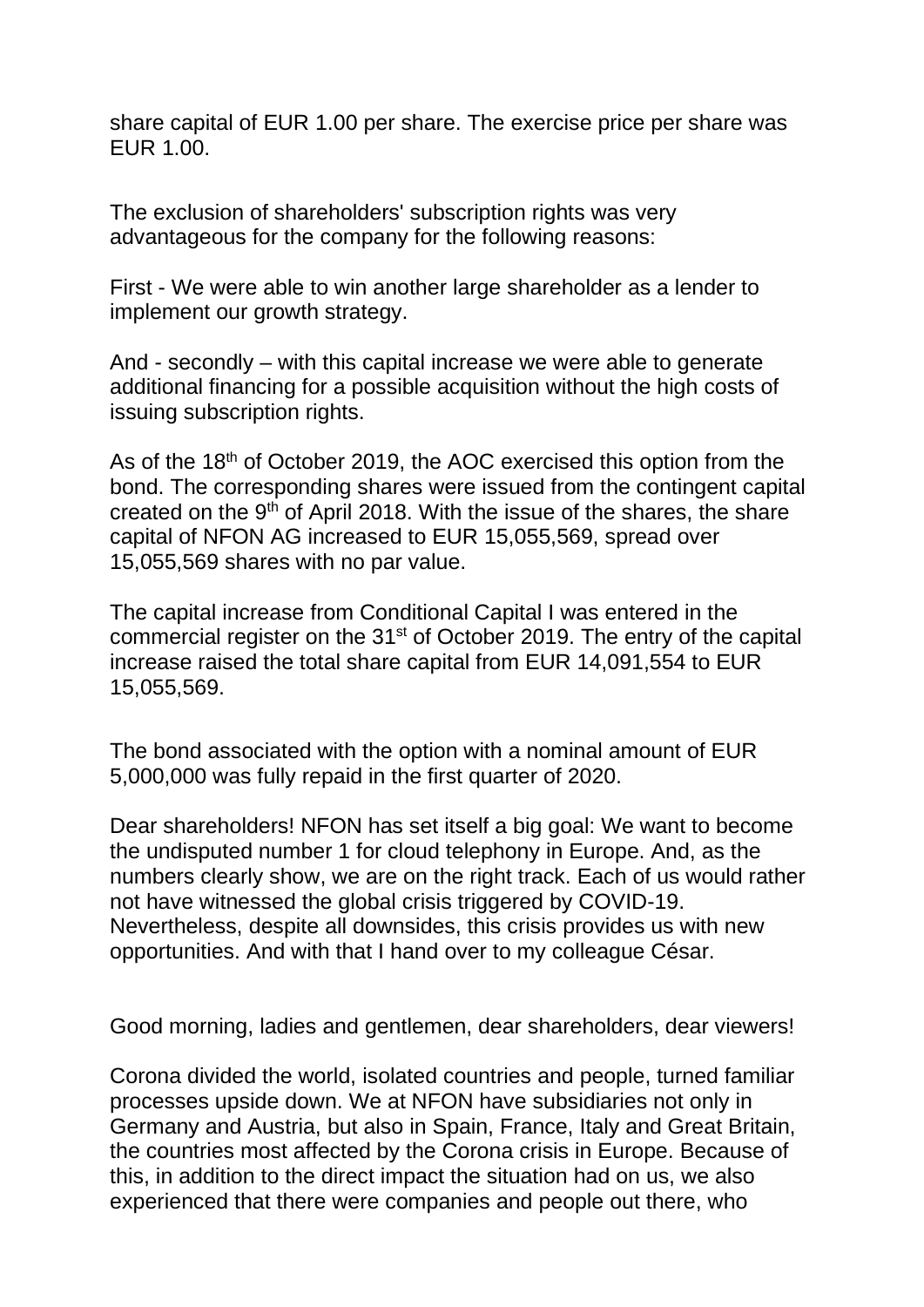overnight depended on our urgent support, and were able to rely on us to keep them fit for work. Let me give you a succinct example:

We all know that even for mentally stable people it was and still is not easy to endure the corona situation, that imposed restrictions on everyone that strongly limited, in many European countries even entirely prohibited, personal contact. This situation initiated NFON's cooperation with the Vienna State Association for Psychotherapy (Wiener Landesverbandes für Psychotherapie WLP for short). By equipping WLP with our Cloudya telephone system, we enabled them to offer personal help to people in the greater Vienna area - despite profound restrictions of the public life. Over 160 psychotherapists are currently attending the WLP's psychotherapy helpline, with another 100 on the waiting list. Every day between 8:00 a.m. and 10:00 p.m., citizens can reach out to trained psychotherapists, free of charge, and receive professional help in stressful life circumstances, may it be that they cannot cope with the loneliness caused by social isolation, or that they are overwhelmed by the situation in their family: home office, home schooling, escalating partnership conflicts, diffuse fears about the future, or the impending loss of jobs, which is furthermore exacerbating the situation. For this psychological stress not to become pathological, immediate help in the form of telephone crisis talks is vital.

There are cracks in the personal sense of security of many people, and the negative effects that this crisis has on the overall mental health will presumably concern us all for a long time to come. These numbers speak for themselves: Since the helpline went into operation, more than 750 people made use of it to find support.

The application of Cloudya at the WLP clearly accounts for the advantages of cloud solutions: scalable and ready for use within 24 hours, easy to handle and highly available. The psychotherapists are able to work with the Cloudya telephone system, regardless of their own device and location. They can conduct the conversations browser-based from a Mac or PC, or through the Cloudya app via iOS or Android smartphones. Thanks to Cloudya, it was possible to quintuple the available number of helpline seats originally offered by the WLP prior to the Covid-19 pandemic!

We take great pride in the fact, that we were able to support this outstanding project in Vienna, the hometown of the three major Viennese schools of psychotherapy – Freud, Adler and Frankl – by offering easy and quick access and providing the necessary tools to make home office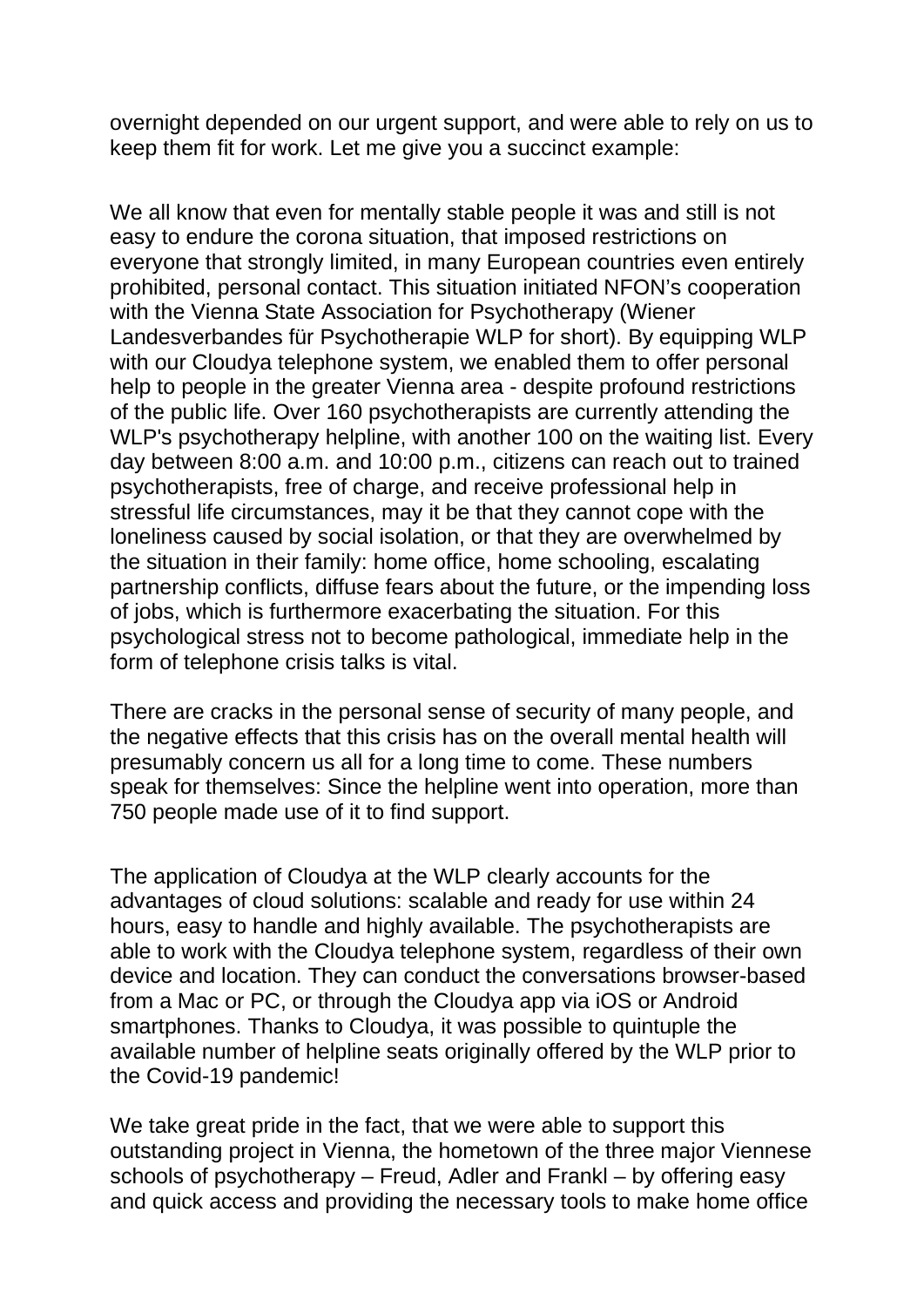and mobile work possible – even in times like this. And not only can cloud technology help in an acute, exceptional situation – it goes way beyond this! The post-Corona world will not be like it was before Corona. In our opinion, WLP showed the right attitude towards technology, which made it possible for them to create a more humane and personal way of contact for their clients than a company could have done, that invokes its human virtues but cannot bring them to fruition because of its rejection of technology.

A sensible, wise use of new, innovative products and services is key here. The preservation of old, past beliefs is not.

The WLP helpline is just one of many NFON customer examples. We have the ability to roll out additional, large projects across several thousand locations in just a few months, introducing SIP trunk, for example, a bridge technology for all those momentarily hesitant of immersing into the pure IP-based telephone world - yet. In the past few months, we have been able to sell several thousand new SIP trunks to large chain stores and roll them out successfully in a very short time. - Unfortunately, we are not allowed to give their names.

However, this can still give a good impression of what makes NFON strong: To have the solution and implement it at short notice. We are with the customers. And it is exactly that proximity to them that we are continuing to expand. It is what makes us unique in the field of cloud telephony in Europe.

A few figures to round this part off:

By now, around 2,700 partners across Europe have been integrated into our network, especially in our new countries Italy and France, as well as in Spain. Our pan-European presence in 15 countries means that working with us is very attractive to partners operating throughout Europe, such as Connexing. These partners are only just beginning to sell cloud telephone systems and they have chosen NFON because of our good reputation.

New partners are added to our list every day; Partners, who know their customers, who are quick to spot where something can be done, partners who are on site. We are a force to be reckoned with. Due to this factor, we were able to win more than 40,000 customers and by this managed to expand our seat base to a total of 467,253 seats by the end of the first quarter!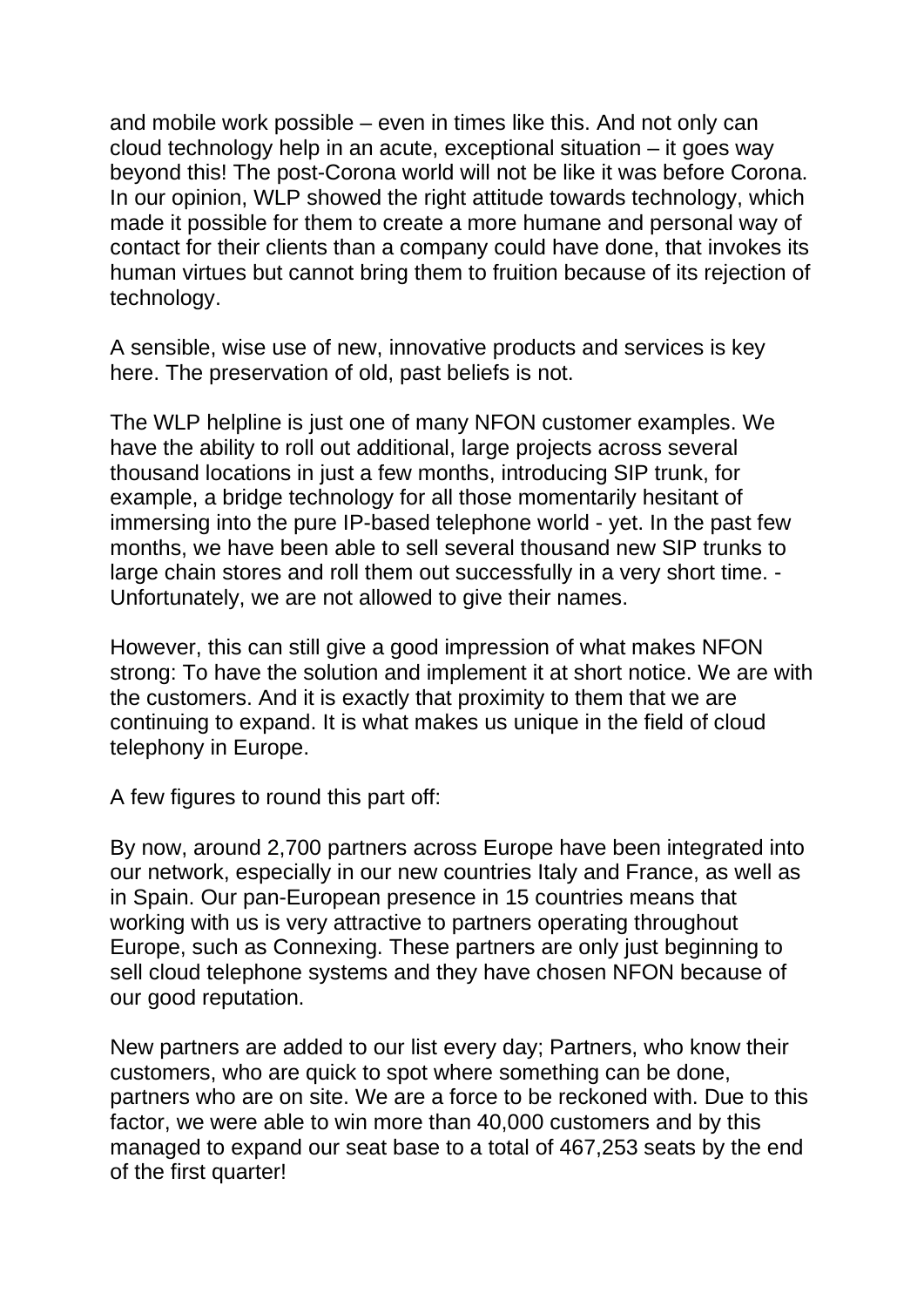Our goal for this year is a growth of 20 to 24 percent. And from today's perspective, we can clearly confirm that this still is a very realistic forecast.

To us, the current crisis is an opportunity and we are positive that we will emerge stronger from it. And with this I would like to hand over to Jan-Peter.

Thank you, César, and also a warm welcome on my part, ladies and gentlemen, dear viewers, to this Annual General Meeting, which is, especially from a technical point of view, quite an unusual one.

Only a year ago it would have been completely unthinkable, and the required efforts would have been enormous, to achieve what we have achieved here: a virtual general meeting. Of course, this meant that we not only had to create the necessary legal framework for this venture, but above all had to make sure that the required technology was there and ready.

You might have experienced it in your everyday life, at the very least you are feeling it today: Corona came in like a hurricane and accelerated the rate at which business communication changed exponentially.

At first, many people probably felt overwhelmed by this development. And even though humans have a great ability to adapt, in order to really do so, said framework conditions must, of course, be right and available.

It is a good and right decision to let your employees work from home in order to protect them. However, this decision must never endanger the workflow, and in those moments when the technology in place turns out to be unreliable, what started out as merely a challenge can quickly turn into a serious problem. Quite often the issue that presents itself is really "only" about telephony - a technology that we all thought to have covered because it has been around for decades.

Well then: The old world of telephony is static, inflexible, not really scalable. Companies that had so far been satisfied with good, old onpremise telephone systems have now come to recognize - sometimes painfully - that they were not at all prepared for this crisis. Sure, temporary structures can always be established as an emergency patch. The classic example: the redirection of the office number to the private mobile telephone. That may work for smaller companies. For medium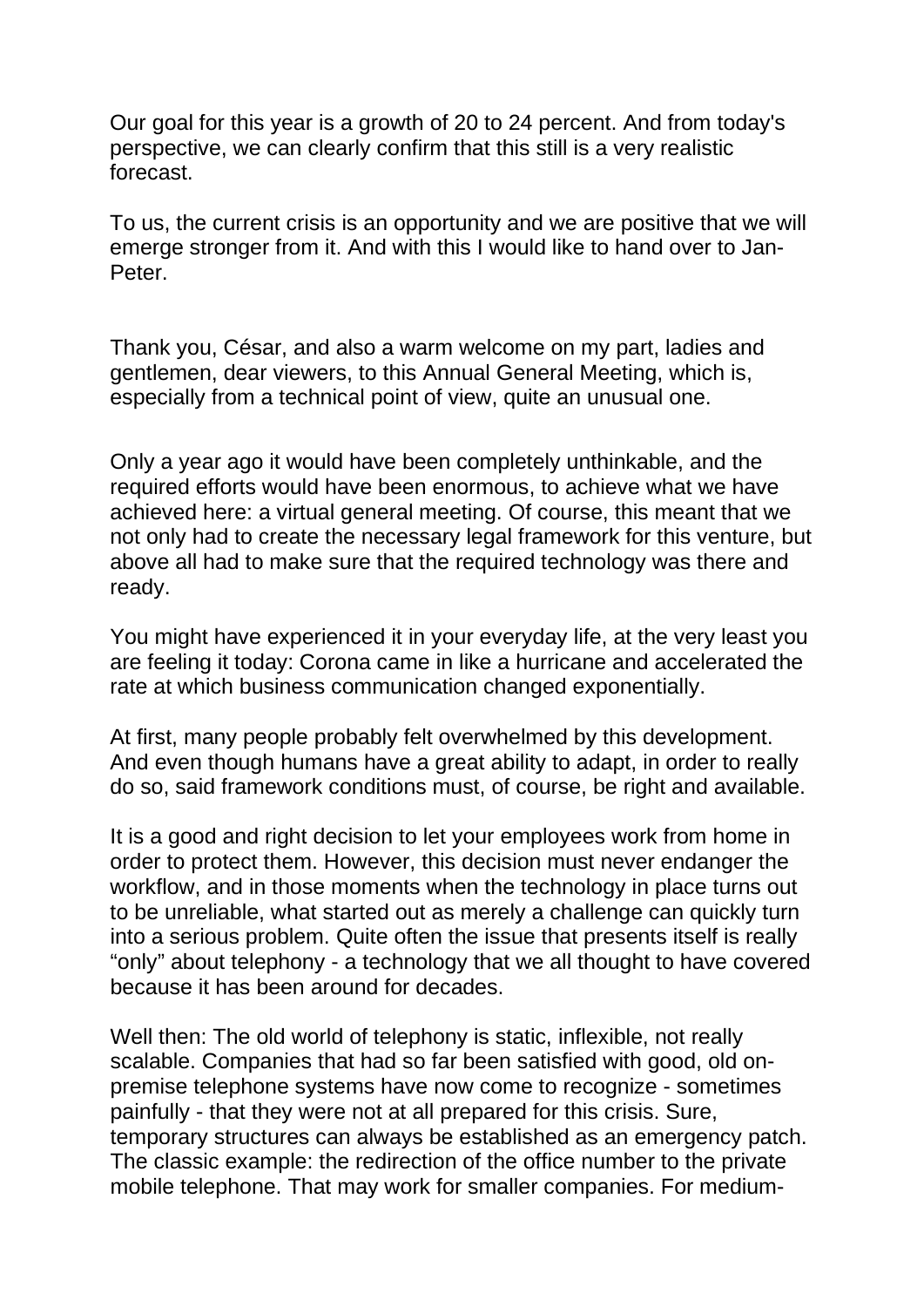sized or large companies, however, provisional solutions like this example lead to an inefficient workflow, which is especially aggravating because it is so unnecessary and avoidable.

Let's take a look at a few numbers. In their latest study, the Cavell Group, a market research institute with a focus on cloud communication and cloud networks in Europe, found out that the most common way of contact customers use is still email.

But a close second is telephony! 80 percent of small companies, 84 percent of medium-sized companies and 64 percent of large companies communicate with their customers via phone! Telephony and the associated services are - after email - still the strongest means of communication for our customer group. Even if we take in account the communication within the company, these numbers only change marginally.

Just last week, the Federal Network Agency in Germany published a report on the use of OTT communication services that came up with the same results. OTT is short for over-the-top and refers to services such as WhatsApp or Threema which, in addition to the transmission of image and text messages, also offer simple telephony functions. According to the agency's report, traditional telephony is still very popular. For the purpose of voice telephony, users frequently and intensively utilise mobile – 75 percent – and landline telephony - 59 percent. Mobile telephony in particular is of great importance for users, with 74 percent of all surveyed users unable to imagine foregoing this service.

One thing speaks very clearly from these numbers: developing an excellent, easy-to-use, above all flexible, location-independent and reliable cloud telephony solution, and to offer it as a core product with high quality standards, was and continues to be the right idea. Thanks to our telephone system, customers can easily move their business to their home office or other locations without any risk of the contact with the customer being interrupted.

Video, messaging and collaboration functions are of course also quickly gaining importance and the corona crisis lead to an increased usage rate in this field – that's another aspect we took from the numbers. So, we're seeing the necessity to accelerate the development of our own video, messaging and collaboration functions, as well as the integration of our cloud telephony solutions into existing so-called unified communications solutions. A pretty example for this is Nvoice for MS Teams that we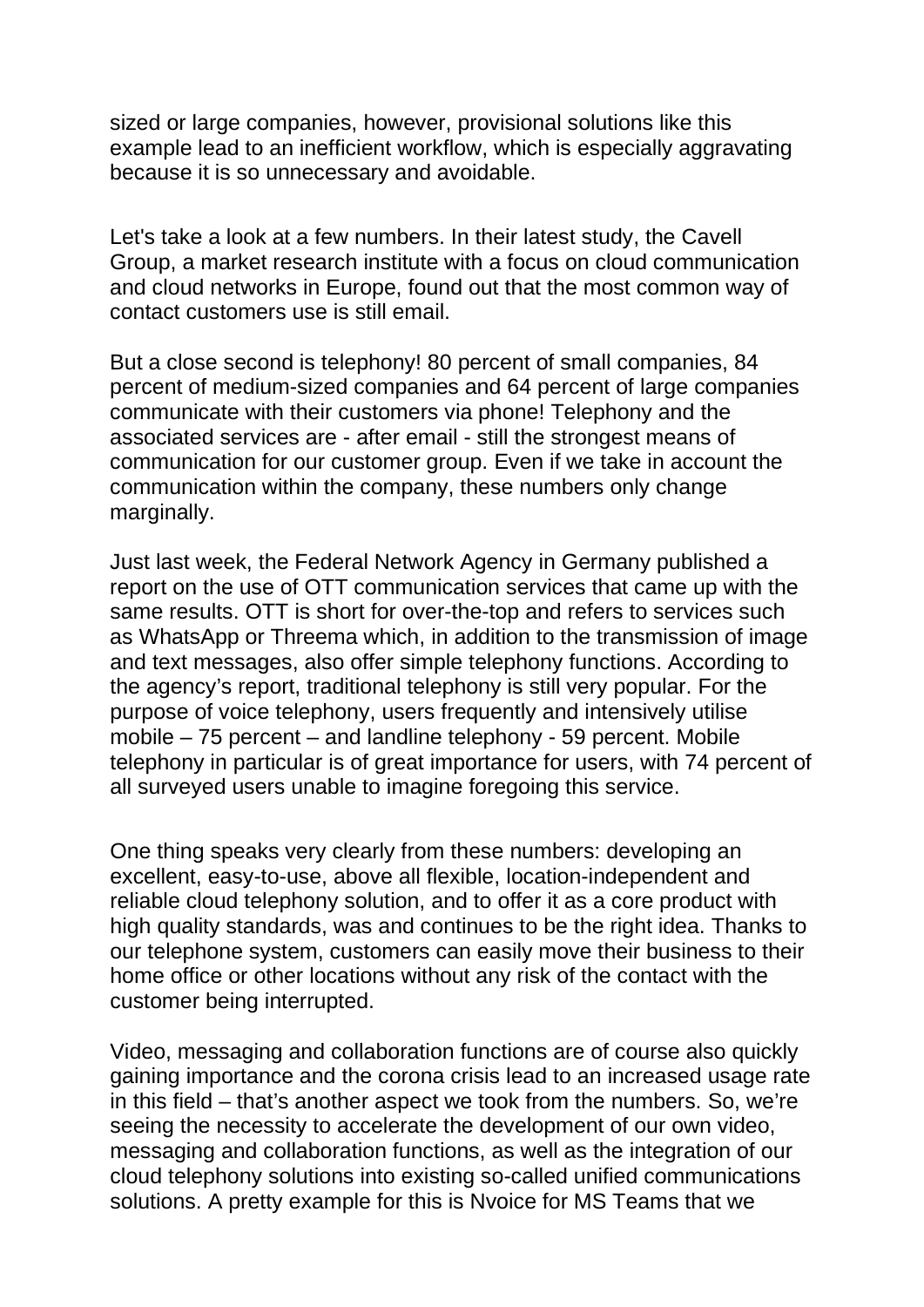launched at the end of last year. It really offers the best of two worlds: A good collaboration platform - MS Teams - and a good telephony solution - Cloudya – merged into one.

The numbers also show that communication, as well as the use of communication media, is becoming increasingly differentiated and we are learning to apply the means according to their purpose:

- Telephony is used for direct and straightforward bilateral contact to quickly clarify questions or make appointments.
- Video conferences come into play when it is important to see each other, to bridge distances easily, discuss topics in detail and exchange opinions between several participants.

This is the base of our agenda.

At the same time, as NFON, we always put a big emphasis on the security of our systems. So, while we continue to develop our existing products and are working on new developments as well, we are still constantly enhancing our safety standards.

I would like to give you a few examples:

- In January 2020, three months after the launch of NCTI pro and Nvoice for MS Teams in October 2019, we introduced the twofactor authentication, or 2FA for short, for end devices and applied for a patent. When new telephones are put in operation, the onetime entry of a so-called Phone Authentication PIN (PAP) is now required.
- The announced Cloudya app for Android was successfully launched in April 2020. It is fully integrated into the Android environment. The new, improved user interface and intuitive operation ensure simple and seamless use.
- Also noteworthy at this point: We are working on our own video function to be integrated in Cloudya.

With all products and services we develop, close attention to their quality is a given. As in the case of the Android app, this occasionally leads to delays, which, in favour of the quality of the final product, we consciously accept, even though we know very well that the development of some functions and products is a time-sensitive matter. This makes good planning of the existing capacities extremely vital.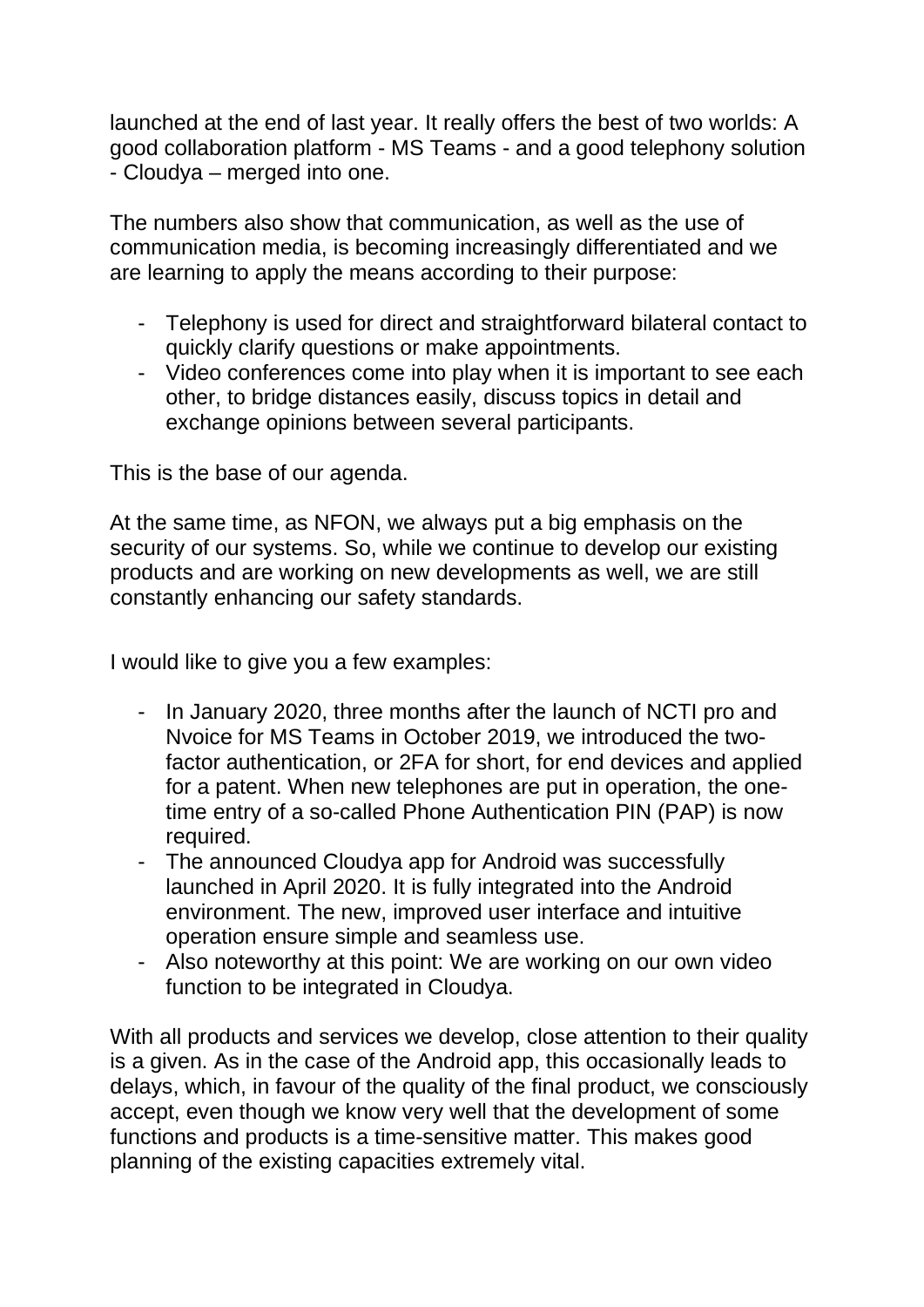Finally, I would like to address a topic that currently affects all companies that house their own IT research and development teams: the shortage of skilled employees among software architects and developers.

At the last extraordinary general meeting we broached this issue in detail. And: we are acting on it!

In this highly competitive labour market environment, we successfully enhanced the manpower of our developer team by adding an already well-established team after the takeover of all employees of Onwerk GmbH from Mannheim last December. By this we won a team of highly qualified developers and software architects. Our Onwerk colleagues bring many years of experience in cross-technology software development to the table, so, in this respect, 2020 was off to a fantastic start. With our new team in Mannheim in addition to locations in Munich, Mainz, and Berlin, the NFON Group now has a total of four research and development centres in Germany.

But that's not all.

We are, of course, on the lookout for other software companies across Europe that, similar to Onwerk GmbH, would be suitable for a takeover. At the same time, we are planning to set up another development centre in a European country.

A sense of proportion in this matter is definitely key. We are, however, well prepared and see a great opportunity in building up such a European development centre as an important step on NFON's path to becoming the number 1 for cloud telephony in Europe.

With that, ladies and gentlemen, for the conclusion, I would like to hand over back to Hans.

Dear viewers, dear shareholders!

As board members, we gave you an overview of the development of NFON and provided you with information on where your company stands at the moment. It is our goal to continue growth in 2020 and for this we are off to a good start.

The corona crisis presented the world with challenges it has never seen before. On the one hand, long-established and profitable global players